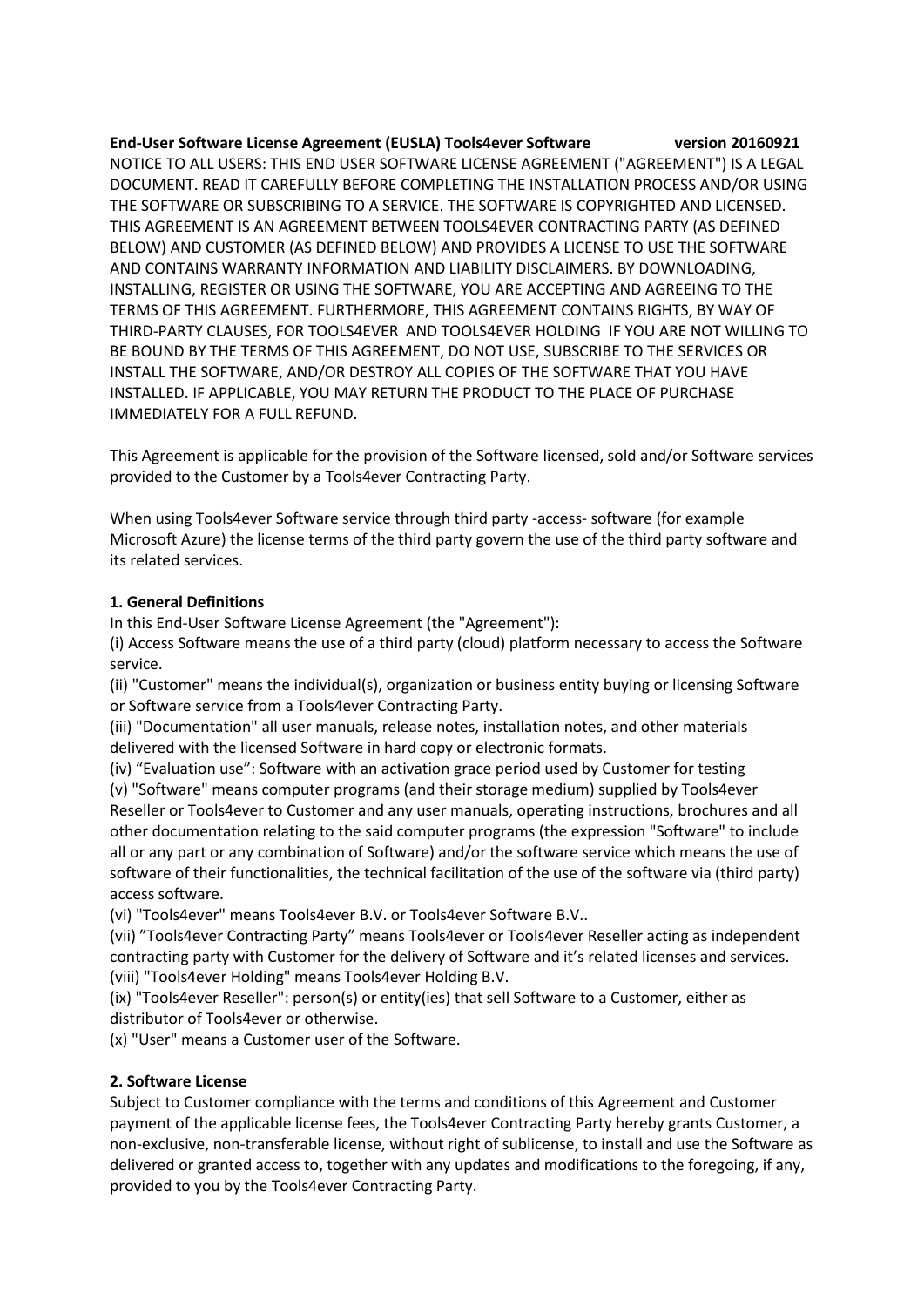The Software is licensed solely in executable code format and solely for your own internal business use.

Software service: under the provisions of this Agreement and against payment of the agreed upon remuneration, the Tools4ever Contracting Party offers temporary right of utilisation of the Software service on Customers computers accessible via internet.

Customer shall not be entitled to effect any changes to the Software. This shall not apply to changes required to rectify malfunctions, provided Tools4ever is in default with the rectification of the malfunction, refuses the rectification of the malfunction or is not capable of rectifying the malfunction. Customer shall take the necessary precautionary measures in order to prevent the utilisation of the Software by unauthorised users or third parties.

Software specific licenses are applicable based on the agreement between the Customer and the Tools4ever Contracting Party regarding the delivered Software product or service.

## *Services based on Active Directory Domain, Active Directory Organizational units and/or Windows Domains*

This license permits you to administer only those Active Directory Organizational units and/or Windows Domains for which you have purchased a license from Tools4ever Contracting Party. This permission is further limited to administer only those Active Directory Organizational unit(s) and/or Windows Domain(s) for which the number of User accounts in each particular Active Directory Organizational unit and/or Windows Domain does not exceed the number of user accounts stated in the purchased license for that particular Active Directory Organizational Unit and/or Windows Domain. The number of users licensed must be greater than or equal to the total number of user objects that exist in the Active Directory Organizational unit(s) and/or Windows Domain(s) that you manage with the Software.

#### *Service based on enrolled users and Software services (SAAS)*

This license permits you to use the Software based on Users registerred and logged into the services and/or products.

Subject to your choice of subscription on Software service you are entitled to the Software service to the extent detailed in the chosen subscription during the term as agreed upon between Customer and the Tools4ever Contracting Party. You may not sublet or transfer your subscription or individual rights under the subscription to third parties without the prior written consent of the Tools4ever Contracting Party. Tools4ever may make new tools, features or functionality available from time to time through the Software service.

#### *Downloads for use per server*

This license grants Customer a perpetual, non-exclusive, non-transferable license to use a single copy of the executable code version of the computer Software including any Tools4ever modifications, corrections or updates supplied to Customer at the moment of delivery or under a maintenance/support program and the use of the delivered Software documentation. The Software is licensed on a per server basis. Customer may install each individual licensed copy of the Software on a single server and the client Software on one or more computers or workstations connected to that server for use solely in support of Customer internal business operations. Customer may install and use up to the number of server licenses for the platforms indicated in the Customer purchase order for which Customer has paid the applicable license fees for the country in which the licensed Software was furnished to you. The Customer may make one copy of the Software in machinereadable, object code form only solely for backup purposes. The Customer backup copy of the Software must contain all copyright notices and any other proprietary legends held on the original.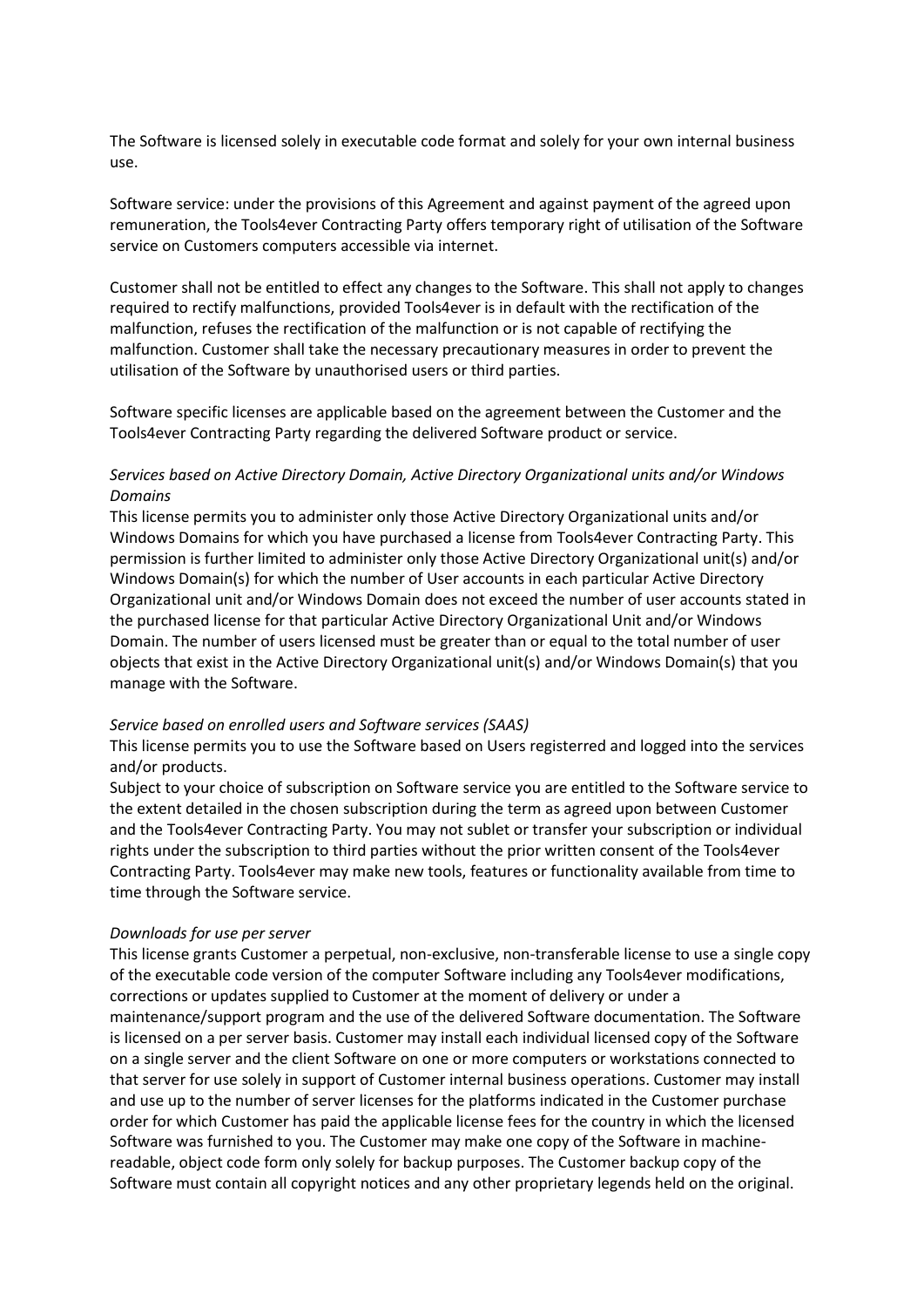## **2a. License rights and obligations**

Except as expressly set out in this Agreement or as permitted by any local law, you agree: - not to copy the Software except where such copying is incidental to normal use of the Software, or where it is necessary for the purpose of back-up or operational security;

- not to rent, lease, sub-license, loan, translate, merge, adapt, vary or modify the Software; - not to make alterations to, or modifications of, the whole or any part of the Software, or permit the Software or any part of it to be combined with, or become incorporated in, any other programs; - not to disassemble, decompile, reverse-engineer or create derivative works based on the whole or any part of the Software or attempt to do any such thing except to the extent that, by virtue of the Software Directive 2009/24/EG (Article 5) and the Dutch Copyright Act (article 45j - 45m), such actions cannot be prohibited when they are essential for the purpose of use or achieving interoperability of the Software with another software program, and provided that the information obtained by you during such activities:

a) is used only for the purpose of achieving interoperability of the Software with another software program;

b) is not unnecessarily disclosed or communicated without Tools4ever's prior written consent to any third party; and

c) is not used to create any software that is substantially similar to the Software;

- to keep all copies of the Software secure and to maintain accurate and up-to-date records of the number and locations of all copies of the Software;

- to include our copyright notice on all entire and partial copies you make of the Software on any medium;

- not to transfer the Software to a third party, unless as a whole and only if you fully and definitely waive your right of use and uninstall the Software completely and rendering any copy of the Software unusable. The temporary transfer of the right to use the Software to a third party against payment is prohibited irrespective of whether the licensed Software is transferred physically or otherwise;

- not to provide or otherwise make available the Software in whole or in part (including object and source code), in any form to any person without prior written consent from Tools4ever; and

- to comply with all technology control or export laws and regulations that Software to the technology used or supported by the Software.

# **2b. Software service (SAAS)**

### *General use of Software service*

- You must not use the Software service in any unlawful manner, for any unlawful purpose, or in any manner inconsistent with this EUSLA, or act fraudulently or maliciously, for example, by hacking into or inserting malicious code, including viruses, or harmful data, into the Software service or any operating system; and

- not transmit any material that is defamatory, offensive or otherwise objectionable in relation to your use of the Software service; and

- not use the Software service in a way that could damage, disable, overburden, impair or compromise systems or security or interfere with other users; and

- not collect or harvest any information or data from the Software service or systems or attempt to decipher any transmissions to or from the servers running the Software service.

# *Registration*

- To be able the use the Software service you have to register and create an account. All personal information that you provide must be accurate, complete, and kept current. Customer is responsible for the information provided to create the account and the security of the passwords for the account.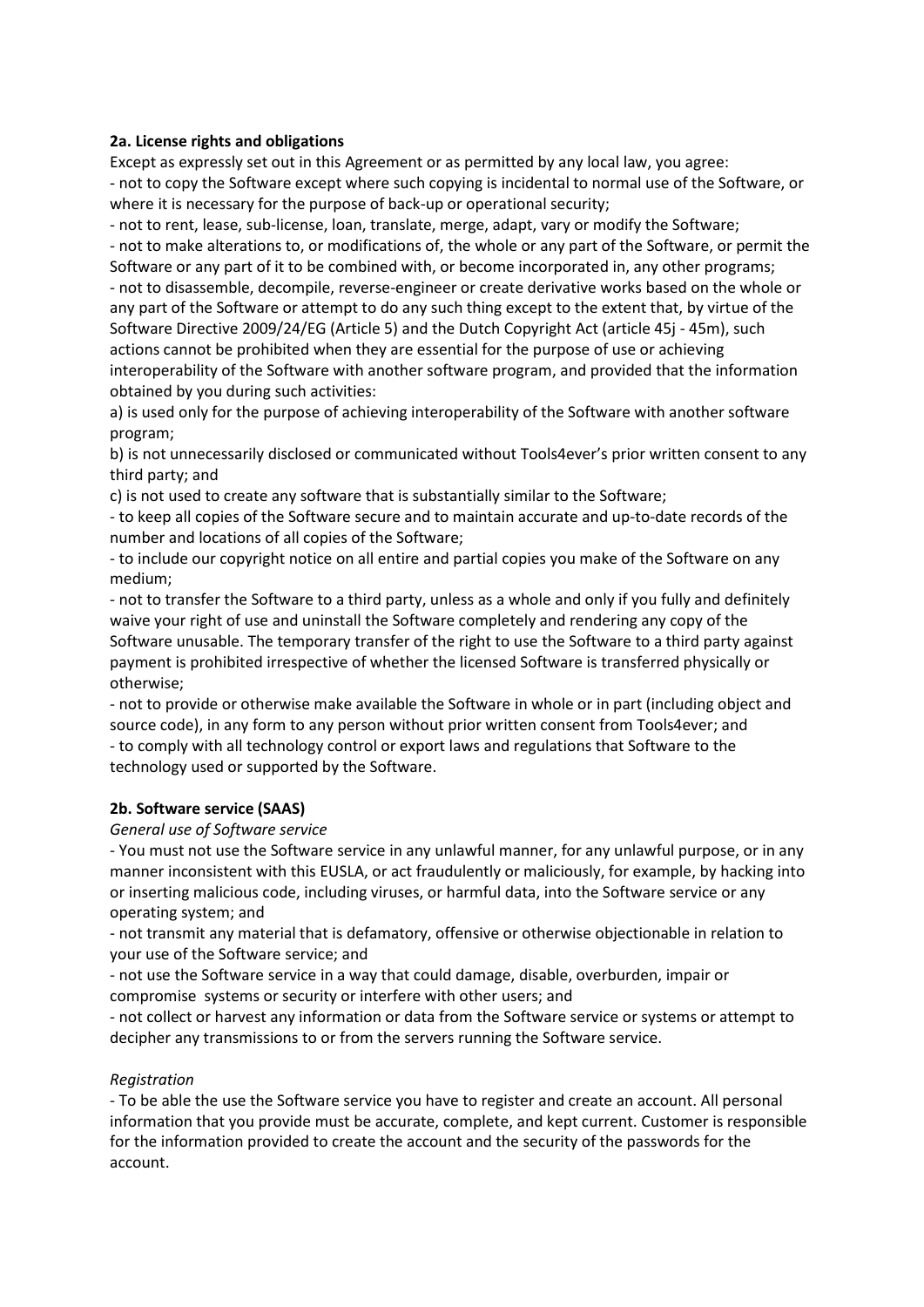- User accounts are strictly personal. If Customer becomes aware of any unauthorized use of passwords or unauthorised use of an user account, Customer must notify the Tools4ever Contracting Party immediately.

## *Use of personal information*

In order to be able to use the Software service, Customer will be asked to supply certain personal information (persoonsgegevens) such as but not limited to: User names, telephone number, e-mail address. The personal information will be used only for delivering the Software service.

If the Tools4ever Contracting Party processes any personal data on the Customer's behalf when performing its obligations under this Agreement, the parties record their intention that the Customer shall be the data controller and the Tools4ever Contracting Party shall be a data processor (as defined in the EU Data Protection Directive 2016/679) and in any such case:

(a) the Customer acknowledges and agrees that the personal data may be transferred or stored outside the country where the Customer is located in order to carry out the Software service and the Tools4ever Contracting Party other obligations under this Agreement;

(b) the Customer shall ensure that the Customer is entitled to transfer the relevant personal data to the Tools4ever Contracting Party so that the Tools4ever Contracting Party may lawfully use, process and transfer the personal data in accordance with this agreement on the Customer's behalf; (c) the Customer shall ensure that the relevant third parties have been informed of, and have given their consent to, such use, processing, and transfer as required by all applicable data protection legislation;

(d) Tools4ever Contracting Party shall process the personal data only in accordance with the terms of this Agreement and any lawful instructions reasonably given by the Customer from time to time; and (e) each party shall take appropriate technical and organisational measures against unauthorised or unlawful processing of the personal data or its accidental loss, destruction or damage.

When a Tools4ever Contracting Party based in The Netherlands will be processing personal data on behalf of Customer the "Bewerkersovereenkomst Nederland ICT" will be the applicable format.

Data can be processed and stored outside the country of service where Customer resides.

### **3. Evaluation use**

In the event that the Software is licensed only for Evaluation Use, the terms of this paragraph shall be applicable. Your license to use the Software commences on installation of the Software and, unless you and Tools4ever Contracting Party agree to a different period, will terminate after a period of thirty (30) days (the "Evaluation Period"). Software licensed for Evaluation Use will automatically disable itself at the end of the Evaluation Period, as it employs a restriction mechanism, which restricts the program to a limited working time. This restriction mechanism and the manner in which it enforces the restriction is maintained in confidence by Tools4ever or Tools4ever Holding as a trade secret, and you may not publish, disclose or reveal it. You agree that you will not do anything to circumvent or defeat the restriction mechanism.

### **4. Upgrades**

If this copy of the Software is an upgrade from an earlier version of the Software, it is provided to you on a license exchange basis. You agree by your installation and use of this copy of the Software to voluntarily terminate your earlier end-user Software license agreement and that you will not continue to use the previous version of the Software nor transfer it to another.

Should Tools4ever Reseller or another Tools4ever Contracting Party issue new releases, updates, upgrades or other new deliveries of the Software, the latest version of the EUSLA license provisions shall apply.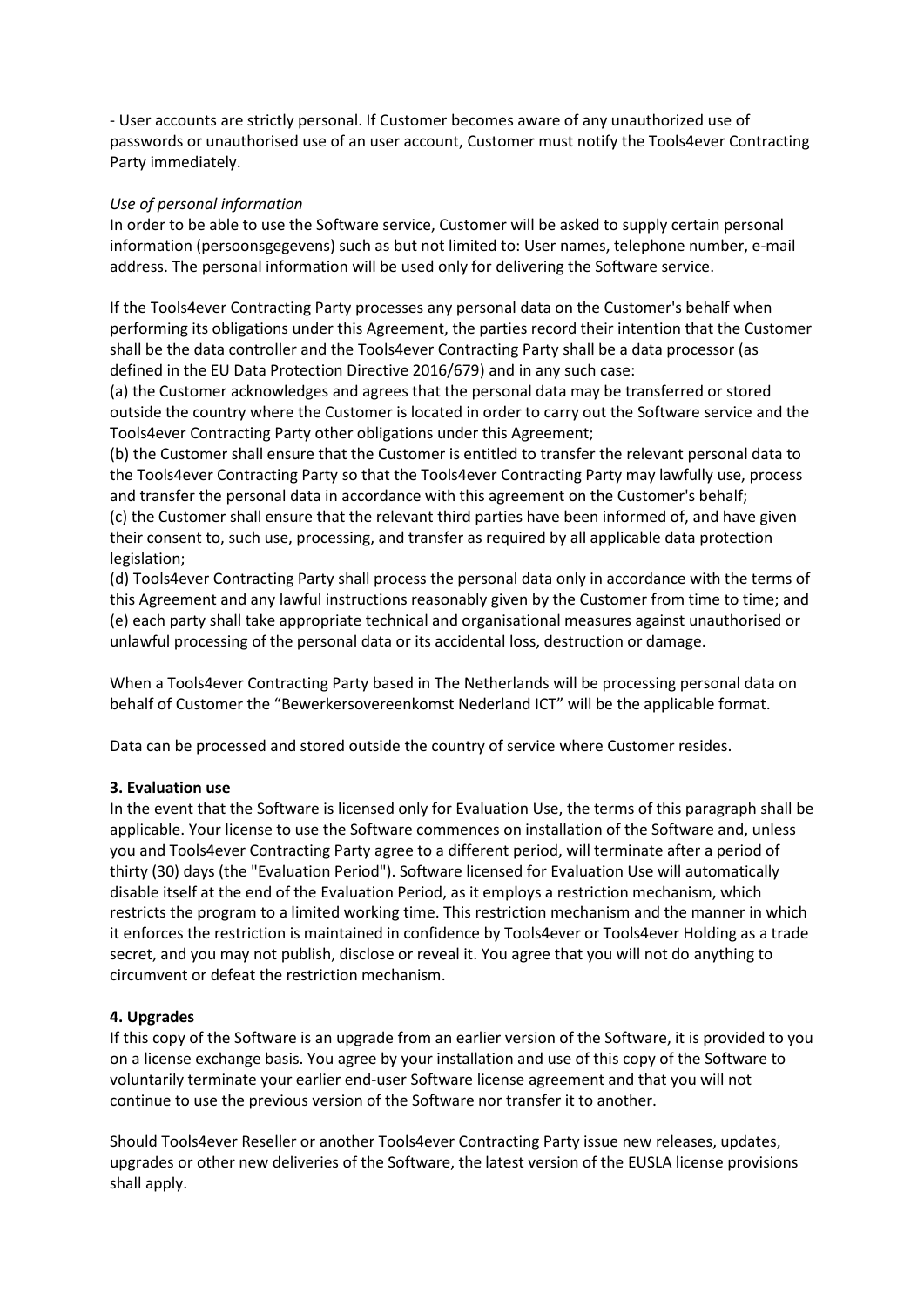## **5. Intellectual Property Rights**

(i) The Software is the intellectual property of Tools4ever Holding and is protected by copyright and other intellectual property laws. The Software is licensed, not sold. Tools4ever Contracting Party is granted license rights for sublicensing of Tools4ever Holding and has the requisite rights to license the Software to Customer under the terms of this Agreement. The Customer acquires only the right to use the Software and does not acquire any rights, express or implied, in the Software other than those specified in this Agreement.

(ii) The Customer acknowledges that all copyright, patents or intellectual property rights of whatever nature in the Software shall remain vested solely in Tools4ever Holding. The Customer undertakes to take all reasonable precautions to ensure that no unauthorized person shall have access to the Software and to maintain the confidentiality of such Software, and all know-how and trade secrets incorporated therein and not to copy the computer programs other than as required by the installation procedure for use of the said programs subject to the terms of this license (keeping the original(s) solely for backup or archival purposes) and otherwise not to copy or duplicate or permit the copying or duplication of the Software of any means.

(iii) The Customer undertakes no action to alter, develop or adapt any part or item comprised in the Software without the prior written consent of Tools4ever Holding to be granted at Tools4ever Holding's absolute discretion.

## **6. Modifications**

Tools4ever reserves the right at any time and without previous notice to alter from time to time the design, specification or construction of Software without incurring any obligation to incorporate such alterations in Software ordered or delivered.

## **7. Limited Warranty and Limitation of Liability**

(i) Tools4ever Contracting Party warrants that the physical CD or diskette(s) and any accompanying documentation (if any) are free from defects in material and workmanship in normal use for a period of 90 days from the original date of Purchase. In the event a defect occurs, the Customer may return the defective CD, diskette or documentation to Tools4ever Reseller for replacement.

(ii) Tools4ever Contracting Party does not warrant, guarantee or make any representations that the functions contained in the Software will meet requirements or that the operation of the Software will be uninterrupted or error-free.

(iii) Save as expressly provided in this Agreement, the Software is provided "as is" without any warranty of any kind, either expressed or implied, including but not limited to implied warranties of merchantability and fitness for a particular purpose.

(iv) Tools4ever Contracting Party, Tools4ever or Tools4ever Holding shall be under no liability in respect of any defect arising from normal wear and tear, willful damage, negligence, abnormal working conditions, failure to follow Tools4ever's or Tools4ever Contracting Party instructions (whether oral or written), misuse or alteration or repair of the Software without Tools4ever's approroval.

(v) Any liability of Tools4ever Contracting Party, Tools4ever or Tools4ever Holding for indirect or consequential loss or damage such as any loss of profit, loss of business, business interruption, or loss of business opportunity resulting from delivered Software or Software service or the use thereof shall be excluded. Nothing in this EUSLA shall limit or exclude our liability for:

- death or personal injury resulting from our negligence;

- fraud or fraudulent misrepresentation; and

- any other liability that cannot be excluded or limited by Dutch law.

Without limiting the foregoing, Tools4ever Contracting Party, Tools4ever or Tools4ever Holding shall have no liability for:

- Any adverse effect to your computer or other software as a result of your use of the Software;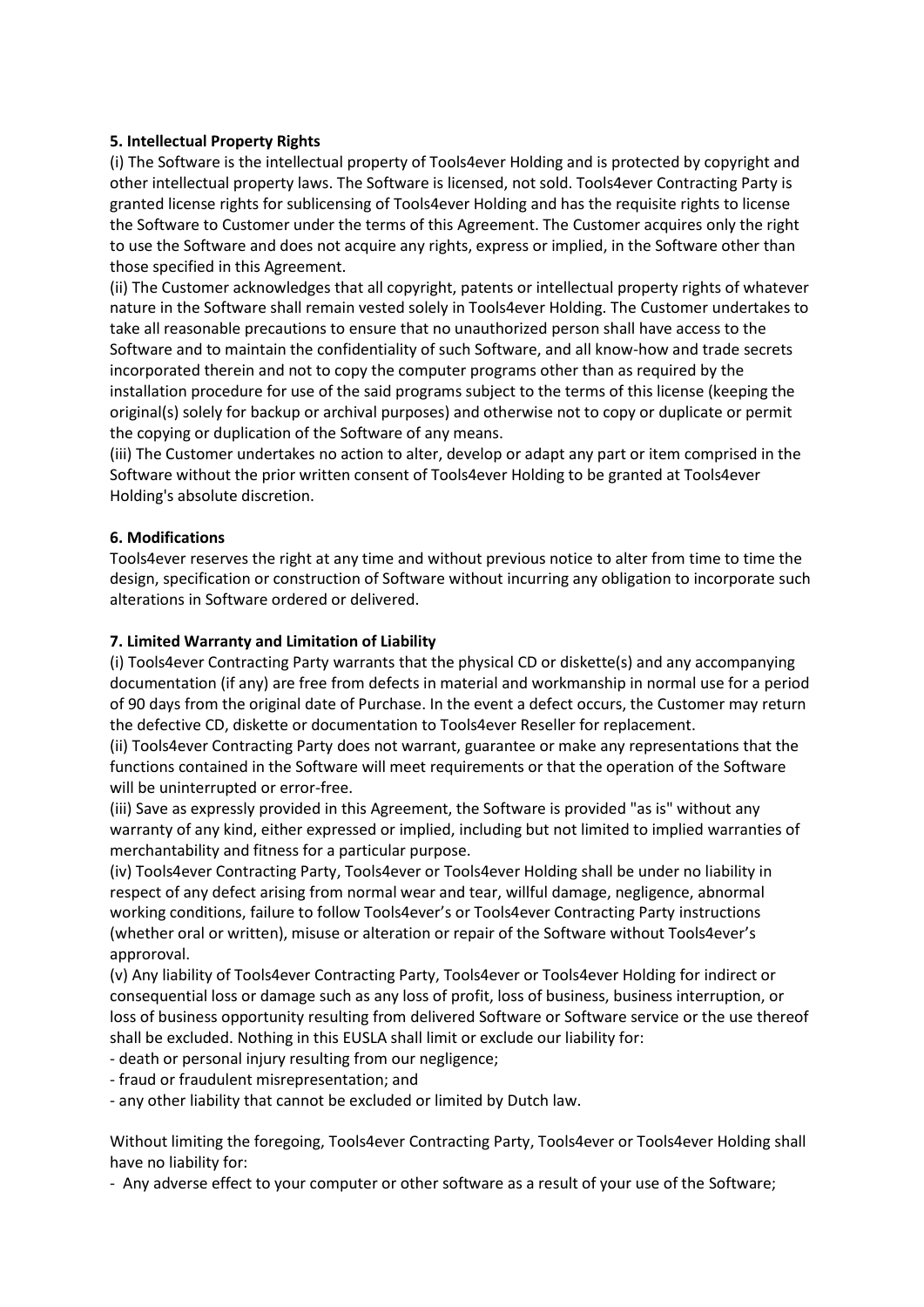- Customer's use of (or inability to use) Access Software or any Software service;

- Any error or omission, or any act or omission of any third party;

- Any error, delay, interruption, operational problem, unavailability, or failure in the Access Software or or any part of the Software service, or any directly or indirectly related equipment, system, programming, or network (including the internet);

(-) Any breach of security involving the Software service or your account;

(-) Any viruses or other code or component that may affect your computer system, mobile device or other property as a result of your use of the Software service.

- Tools4ever Contracting Party, Tools4ever or Tools4ever Holding will not be liable for any losses or damage arising from unauthorized use of a Customer account or password, and Customer will indemnify and hold Tools4ever Contracting Party, Tools4ever and Tools4ever Holding harmless for any improper or illegal use of a Customer account.

TOOLS4EVER CONTRACTING PARTY SOLE OBLIGATION OR LIABILITY UNDER THIS AGREEMENT IS THE REPLACEMENT OF DEFECTIVE MEDIA ACCORDING TO THE LIMITED WARRANTY ABOVE. IN ANY EVENT, TOOLS4EVER CONTRACTING PARTY, TOOLS4EVER AND TOOLS4EVER HOLDING'S AGGREGATED LIABILITY SHALL NOT EXCEED THE AMOUNT CUSTOMER ORIGINALLY PAID FOR THE SOFTWARE OR FOR SOFTWARE SERVICES THE MAXIMUM AGGREGATED LIABILITY UNDER OR IN CONNECTION WITH THIS AGREEMENT WHETHER IN CONTRACT OR IN TORT (INCLUDING NEGLIGENCE) OR OTHERWISE SHALL IN ALL CIRCUMSTANCES BE LIMITED TO THE AMOUNTS PAID UNDER THIS EUSLA FOR THE LAST 12 MONTHS. CUSTOMER AGREES THAT NEITHER TOOLS4EVER CONTRACTING PARTY, TOOLS4EVER OR TOOLS4EVER HOLDING , NOR THEIR EMPLOYEES, MANAGEMENT OR ANYONE ELSE WHO HAS BEEN INVOLVED IN THE CREATION, PRODUCTION OR DELIVERY OF THE SOFTWARE SHALL BE LIABLE FOR ANY INDIRECT, INCIDENTAL, SPECIAL, OR CONSEQUENTIAL DAMAGES (INCLUDING BUT NOT LIMITED TO, LOSS OF ANTICIPATED PROFIT, REVENUE, DATA OR USE) INCURRED BY CUSTOMER OR ANY THIRD PARTY IN CONNECTION WITH OR ARISING OUT OF USE OF THE SOFTWARE, EVEN IF TOOLS4EVER CONTRACTING PARTY, TOOLS4EVER OR TOOLS4EVER HOLDING HAS BEEN ADVISED OF THE POSSIBILITY OF SUCH DAMAGES. NOTHING IN THIS CLAUSE LIMITS TOOLS4EVER CONTRACTING PARTY, TOOLS4EVER OR TOOLS4EVER HOLDING'S LIABILITY TO CUSTOMER IN THE EVENT OF DEATH OR PERSONAL INJURY RESULTING FROM TOOLS4EVER RESELLER'S NEGLIGENCE.

### **Indemnification**

Customer hereby indemnifies, defend, and hold harmless Tools4ever Contracting Party, Tools4ever and Tools4ever Holding and the respective employees, directors, officers, subcontractors and agents of each, against any and all claims, damages, or costs or expenses (including reasonable attorneys' fees) that arise directly or indirectly from: (a) breach of these user terms by you or anyone using your computer, device, or password; (b) any claim, loss or damage experienced from your use or attempted use of (or inability to use) the Software services; (c) your violation of any law, ordinance, rule, regulation or treaty; (d) your infringement of any right of any third party when using the Software services.

Customer will, at its own expense and prior to any installation work and throughout the term of this Agreement obtain all necessary consents, authorisations, permits and licenses for the installation and use of the Software service. This shall include, but shall not be limited to, third party -accesssoftware licences. Customer will act according to all applicable third party license terms and will inform Tools4ever in a timely manner if applicable third party license terms may impact Customers ability to receive or use the Tools4ever Software.

### **8. High Risk Activities**

The Software is not fault-tolerant and is not designed or intended for use in hazardous environments requiring fail-safe performance, including without limitation, in the operation of nuclear facilities,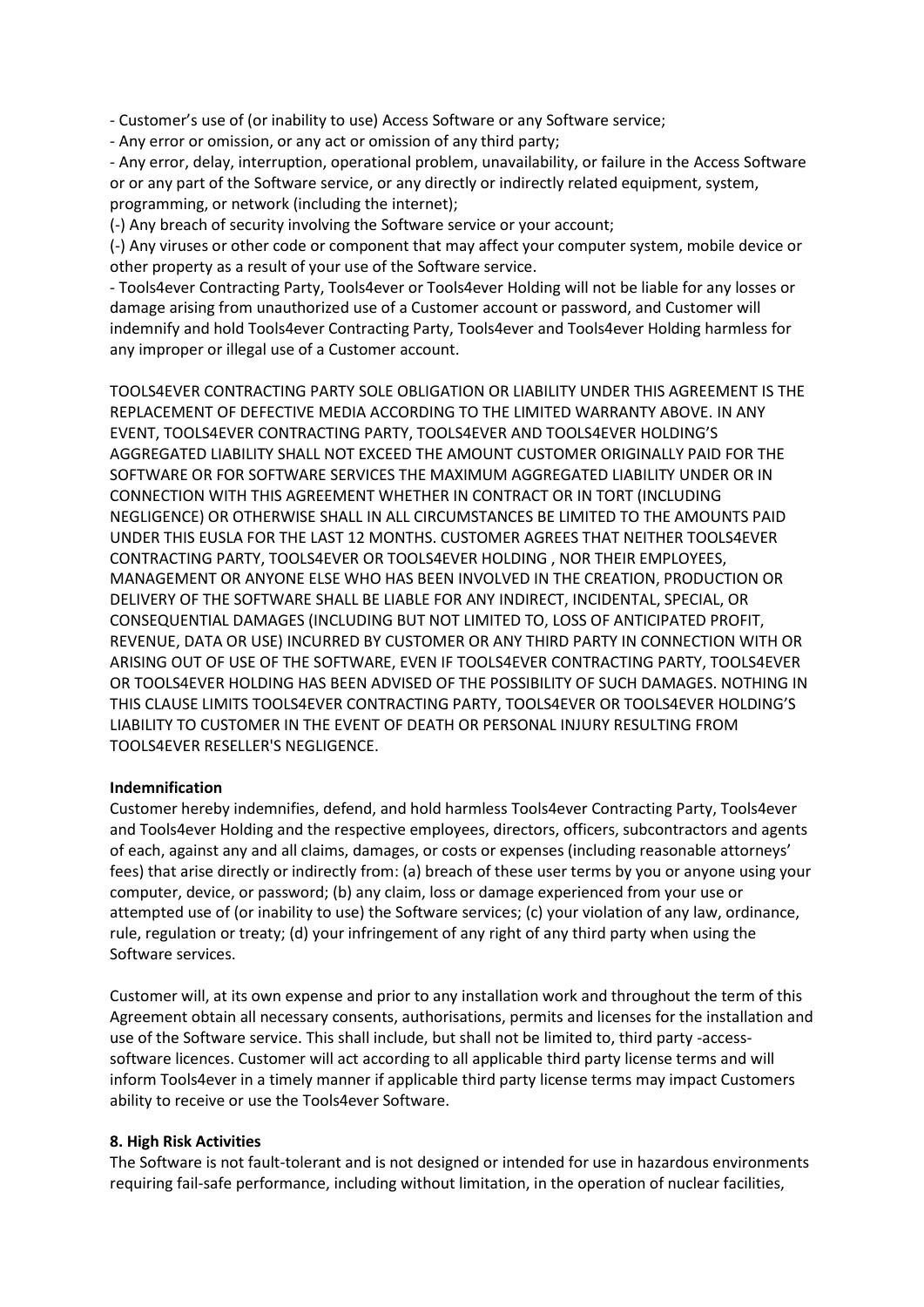aircraft navigation or communication systems, air traffic control, weapons systems, direct lifesupport machines, or any other Softwarelication in which the failure of the Software could lead directly to death, personal injury, or severe physical or property damage (collectively "High Risk Activities"). TOOLS4EVER CONTACTING PARTY, TOOLS4EVER AND TOOLS4EVER HOLDING EXPRESSLY DISCLAIM ANY EXPRESS OR IMPLIED WARRANTY OR FITNESS FOR HIGH RISK ACTIVITIES.

## **9. Force majeure**

Tools4ever Contracting Party, Tools4ever and Tools4ever Holding and its suppliers shall not be liable in any respect for failures to perform hereunder due wholly or substantially to the elements, acts of God, labor disputes, acts of terrorism, acts of civil or military authority, fires, floods, epidemics, quarantine restrictions, armed hostilities, riots and other unavoidable events beyond the control of Tools4ever Contracting Party, Tools4ever and Tools4ever Holding or its suppliers, and the time for performance of obligations hereunder by Tools4ever Contracting Party, Tools4ever and Tools4ever Holding or its suppliers subject to such event shall be extended for the duration of such event.

## **10. Termination of License**

This license will terminate automatically if the Customer fails to comply with any provision of this license or upon transfer of the Software and Documentation. In the event of termination of the license, Customer agrees to immediately cease using the Software, and within ten (10) days of the termination to return the original copy of the Software to the Tools4ever Contracting Party with certification that all copies of the Software have been returned to the Tools4ever Contracting Party, destroyed or transferred and/or Customer shall delete/remove the Access Software related to the Software service. This requirement will apply to all copies in any form, whether partial or complete, and whether or not modified or merged into other program materials. Except in cases of serious or irremediable breach, Tools4ever Contracting Party will give Customer notice of the breach and a reasonable opportunity to cure such breach before the license is terminated.

### **11. Not for resale Software**

This Product is identified as "Not for Resale" or "NFR," so it may not be resold, transferred or used for any purpose other than demonstration, test or evaluation.

# **12. Restrictions**

The rights granted herein are subject to the following restrictions: (i) you may not copy (except for back-up purposes), modify, port, adapt, translate, localize, reverse engineer, de-compile, disassemble or otherwise attempt to discover the source code of the Software, except and only to the extent that it is expressly permitted by the law in effect in the jurisdiction in which you are located notwithstanding this limitation; (ii) you may not create derivative works based on the Software; (iii) you may not remove any patent, trademark, copyright, trade secret or other proprietary notices or labels on the Software or Documentation; (iv) you may not transfer, lease, assign, sublicense, pledge, rent, share or distribute the Software or make it available for timesharing, service bureau or on-line use, unless previously agreed to in writing by Tools4ever; and (v) you may not disclose the results of any performance, functional or other evaluation or benchmarking of the Software to any third party without the prior written permission of Tools4ever.

### **13. Support contract**

Tools4ever Reseller or Tools4ever will provide support to Customer regarding the contracted Software, in accordance with its then-current published Software support policy, if any. Tools4ever has no obligation of frequency of the upgrade availability, new functions, or any other characteristics of Software. The Customer must have a support contract in order to get support. The duration of a support contract is 1 year. The support contract also provides Customer with the right to download from Tools4ever's website free upgrades of the Software. If Tools4ever or Tools4ever Reseller does not receive a cancellation of a support contract in writing two months before the expiration date,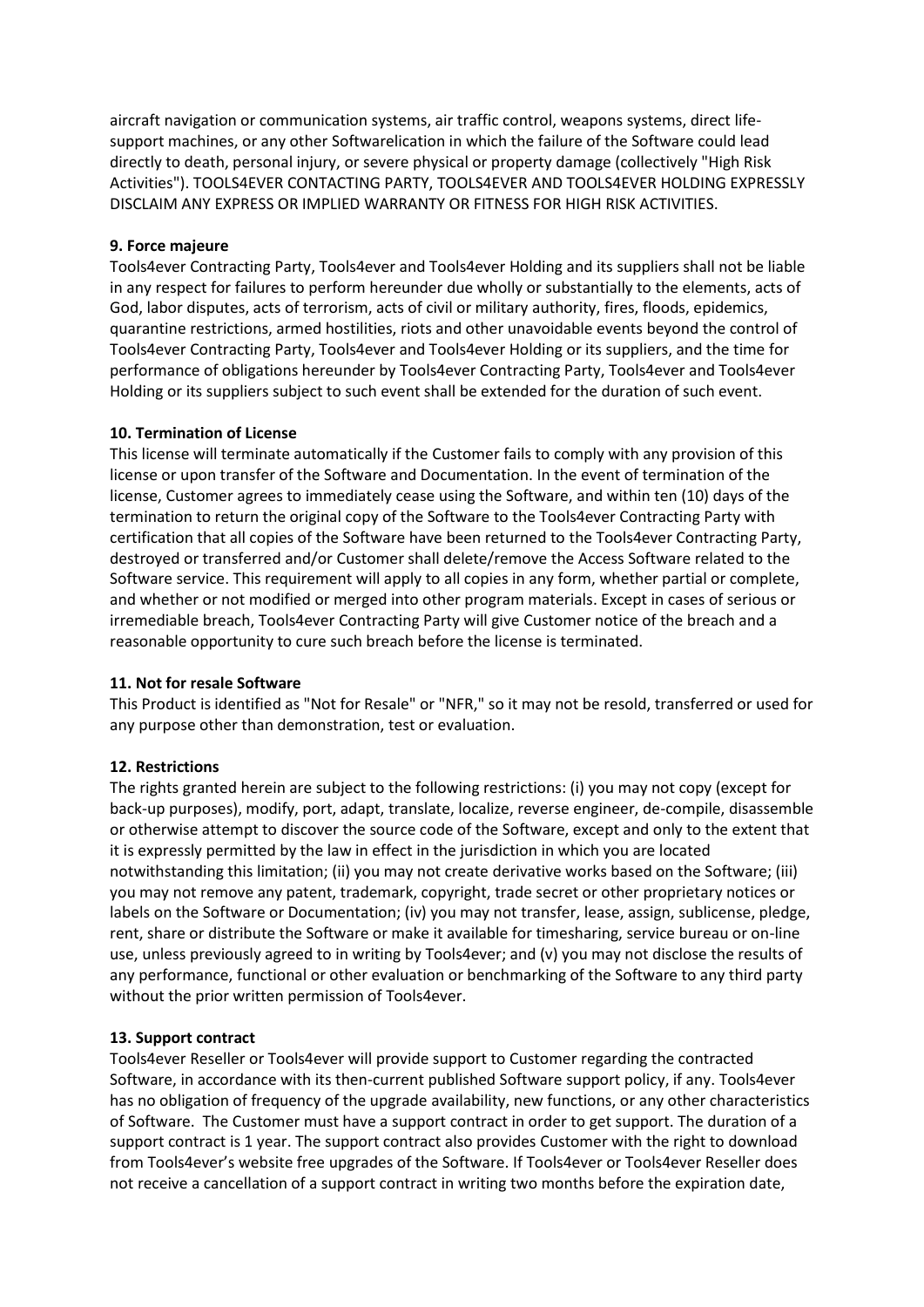Tools4ever or Tools4ever Reseller will continue the support contract for another year and send an invoice to Customer.

Support for Software services (SAAS) is in integrated and part of the Software service.

## **14. Consent use of data**

You agree that Tools4ever and its affiliates may collect and use technical information you provide as a part of support services related to the Software in accordance with the relevant provisions of the Personal Data Protection Act in an aggregated and non-identifying form.

## **15. Miscellaneous**

(i) Where the Customer comprises two or more persons, their liabilities and obligations to Tools4ever Contracting Party shall be joint and several.

(ii) The headings of the clauses in this contract are for convenience only and do not affect the interpretation of this Agreement.

(iii) This Agreement shall be construed in accordance with the laws of The Netherlands and the Dutch courts shall have sole jurisdiction in any dispute relating to these conditions. If any part of these conditions shall be or become invalid or unenforceable in any way and to any extent by any existing or future rule of law, order, statute or regulation applicable thereto, then the same shall to the extent of such invalidity or enforceability be deemed to have been deleted from the conditions which shall remain in full force and effect as regards all other provisions.

## **16. Acknowledgment**

Customer acknowledges that Customer has read this Agreement in full, has fully understood its terms and agrees to be bound thereby. This Agreement contains the complete and exclusive agreement between the parties and supersedes all proposals or prior agreements, including but not limited to general terms and conditions, oral or written, and any other communications between the parties and supersedes all proposals or prior agreements, oral and written, and any other communications between the parties relating to the subject matter of this Agreement.

### **17. Communication**

By registering or downloading this product, you make the registered e-mail address available to receive information about Tools4ever and our products. To remove yourself from this mailing list, please send an e-mail to sales@tools4ever.com with "unsubscribe" in the subject line of the e-mail.

### **18. Renumeration and Payment**

- Pricing information on the website, in quotations, price lists and other literature is purely informational and only binding insofar they are confirmed and accepted by the Tools4ever Contracting Party.

- All fees are net amounts to which the statutory value-added tax (VAT) applicable at the time of delivery of the Software is added unless specified otherwise.

- Customer is responsible for making full and timely payment for the Software. Customer shall pay all of Tools4ever Contracting Party reasonable fees, costs and expenses (including reasonable attorneys' fees) if legal action is required to collect outstanding balances.

- If Customer reasonably and in good faith disputes an invoice or part of it, Customer shall notify the Tools4ever Contracting Party of such dispute within 8 days of receipt of the invoice, providing details of why the invoiced amount is incorrect and, if possible, how much Customer considers is due. - All Charges not in dispute shall be paid by the Due Date.

- Where Tools4ever Contracting Party has not received payment for undisputed Charges by the Due Date, Tools4ever Contracting Party shall be entitled to charge interest on the overdue charges at the highest rates permitted by applicable law. Where Tools4ever Contracting Party has not received payment within the Due Date, Tools4ever Contracting Party may take all or any of the following actions until such time as payment, including any interest due, has been received: